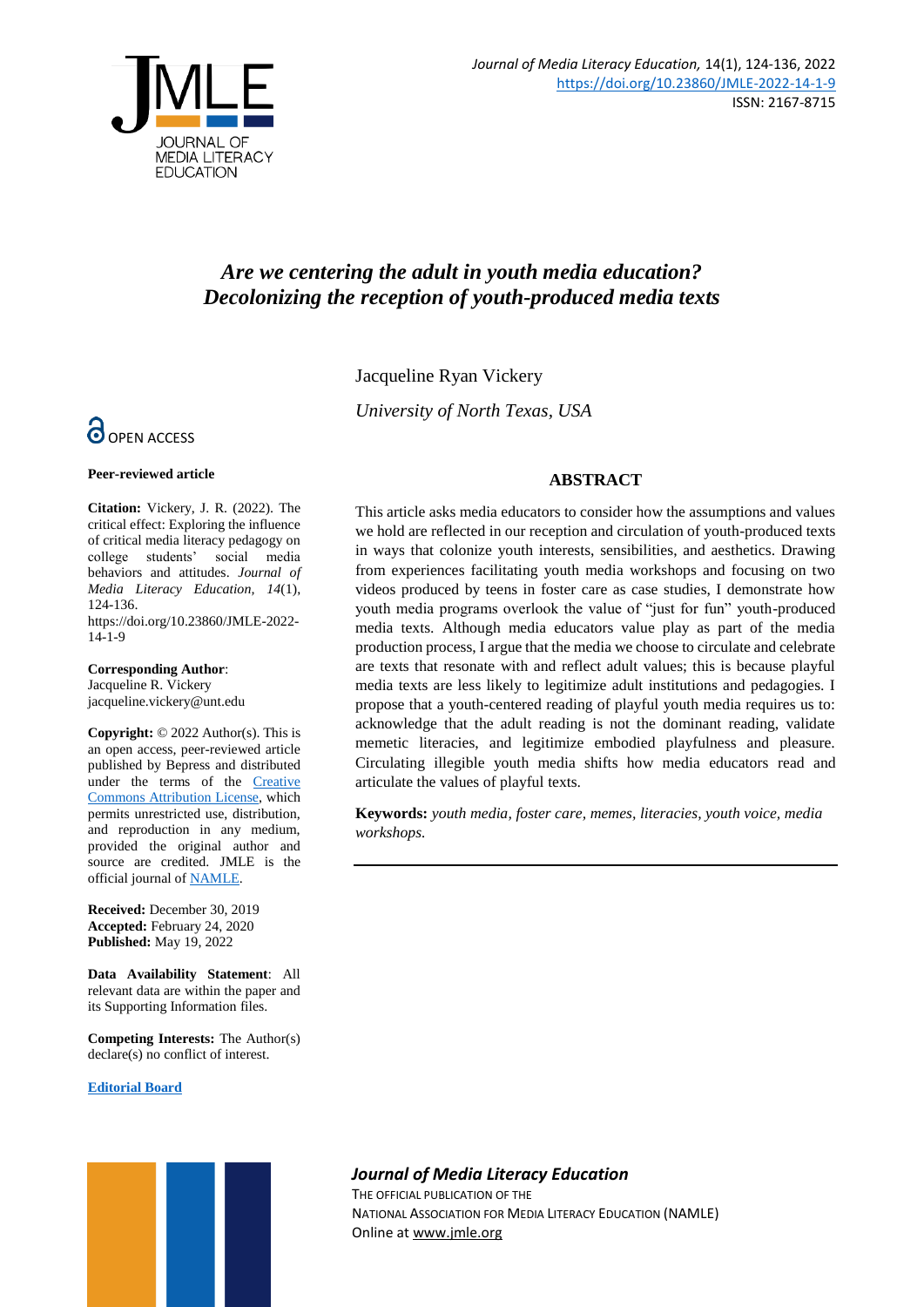### **INTRODUCTION**

### **Youth-produced Video #1:** *Is Anybody Listening?*

In the opening of this music video, we hear the beats of a song start to play as an off-screen teen girl speaks, "You know, one thing about foster care is, that no matter how loud you scream, it seems that nobody is listening." The rap begins, accompanied by a montage of images of a girl witnessing violence in her home and subsequently being removed by child protective services. We see her moved to and from different foster homes; scenes where she appears weary and confused by her situation and the ways in which she feels ignored by the system and adults in her life. The chorus is accompanied by close-up shots of a teen girl's mouth,<sup>1</sup> vivid with pink lipstick, as she uses the song to express her anger and exasperation, "Is anybody listening? Cuz I'm crying out. Lord don't you know. I can't take it no more. Will you please hear me out?" The video has a high production value that encompasses many different styles to clearly communicate the narrative and to demonstrate visual literacies and competencies. The affective song and accompanying images evoke empathy for the character, ending with statistics and a voice-over that implores audiences to get involved in the lives of teens in foster care. The teen who wrote the song and co-produced the video wanted to express her anger and hurt in a way that helped people outside of foster care to better understand her experiences and perspectives.

#### **Youth-produced Video #2:** *Oh Gee Jamie*

In this video, we see Jamie,<sup>2</sup> a short, thin Latinx boy, wearing a giant eagle mascot head.<sup>3</sup> He uses a green screen to create a comedic video that loosely follows the format of a sketch show. Parodying a weather report, with snow on the green screen, he makes a joke about a summer blizzard in the Sahara. The video cuts to images of Big Chungus, a fat Bugs Bunny meme. Big Chungus balloons in size until he eventually explodes on screen. Jamie stands in front of the green screen for a full minute and repeatedly screams "oh my god" and "take cover." There is a humorous "commercial break" that is ad-libbed. Unsure of what he is selling, Jamie asks someone off screen to "gimmes a shoes." The camera pans to another studio camera, where we see the teen camera operator take off his shoes and kick them toward Jamie who then mumbles something about a sponsor of the show before loudly shouting his personal affectation "yeep!" The screen cuts to scenes from the video game Fortnite. Jamie dances to the images while repeatedly yelling "oh my god" for about two minutes while we observe seemingly random scenes of the first-person shooter game. The video demonstrates use of video curation and live multi-camera editing, and is at times humorous, parodic, and entertaining, but also often nonsensical, mumbled, and chaotic. It is deliberately random, senseless, and playful. According the group of teen boys who created it, it intentionally lacked a narrative structure or clear message, instead they wanted it to be "just for fun."

 $\overline{\phantom{a}}$ 

Both of these videos were co-produced by youth in a summer media literacy and digital storytelling workshop for teens experiencing foster care in north Texas. The workshop took place in the media arts and studies department of a large public university and was facilitated by current college students, recent university alumni, and two faculty members. Based on the brief descriptions, which video would you be more likely to screen as an exemplar of a media education program? Which would you more likely show to a room of funders? What about to the university that supported the program? Or to parents, mentors, and caregivers interested in learning about foster care?

In most cases, media educators are likely to circulate the first video: it has a powerful message and affective visuals that demonstrate the presumed goals and outcomes of a media literacy program. Whereas the second video leaves the adults a bit perplexed and at times uneasy: it is silly, lacks a cohesive narrative, does not rely on recognizable generic conventions or formats, and at times is intentionally absurd, disorienting, brash, and nonsensical.

It is easy to applaud the merits of powerful high quality videos such as *Is Anybody Listening?* Youth media texts that allow for adults to more clearly relate to and connect with young people's experiences and perspectives are understandably and justifiably celebrated in media education scholarship and via the ways we enthusiastically circulate them. But it is actually the seemingly nonsensical and playful texts that serve as the impetus for my inquiry here. Taking up Podkalicka and Campbell's (2010) call to "focus on the reception rather than the production side of the communicative cycle" (p. 210), I ask: What does our uneasiness and tendency to dismiss or trivialize playful media reveal about the ways media educators value particular youth voices? What modes of creative expression are considered valuable and therefore circulated by educators? By dismissing playful media texts, are we actually peripheralizing young people's subjectivities and sensibilities even within supposedly youth-centric spaces? In other words, I am inviting us to consider how the assumptions and values that media educators hold are reflected in our reception and

<sup>&</sup>lt;sup>1</sup> For privacy reasons, she could not show her entire face in the film.

<sup>2</sup> A pseudonym.

<sup>3</sup> While the eagle head adds to the playfulness of the text, it was initially a creative way to hide Jamie's face, as was required by Child Protective Services.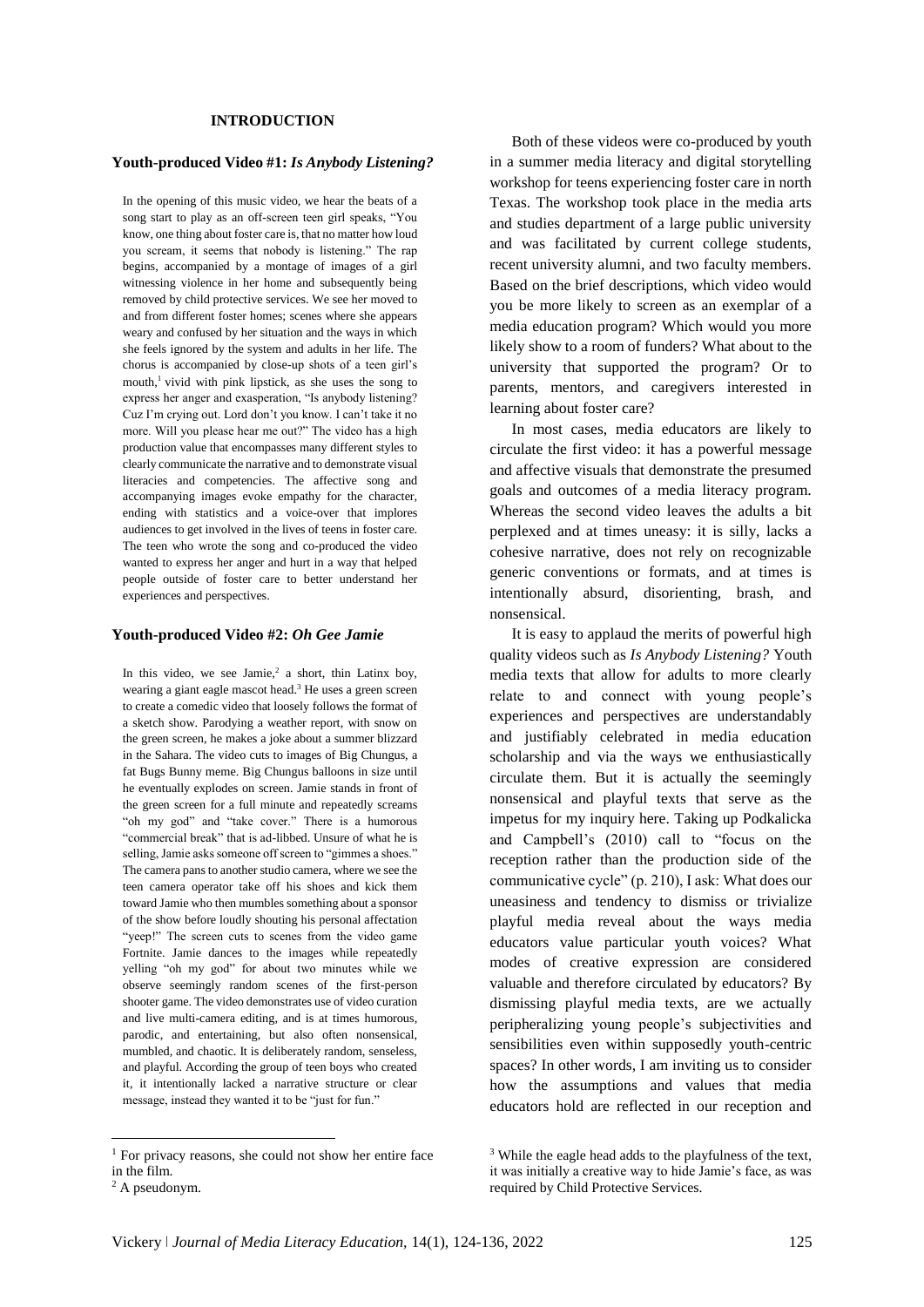circulation of texts and how they might colonize youth interests, sensibilities, and aesthetics within youth media education.

### **Questioning playful media**

The goals and outcomes of media education programs vary across diverse populations, geographies, and contexts. Nonetheless, most media programs are unified by a common ideology to enhance and support young people's development of creativity and self-expression within participatory, mediated, and networked spaces (Buckingham, 2003; Doerr-Stevens, 2015; Gauntlett, 2018; Hobbs, 2019; Jimenez et al., 2021). Youth media workshops strive to create opportunities for young people to express and celebrate their youthful subject positions, to give them tools to critically analyze power structures and media industries, and to positively effectuate change in their communities (Berliner, 2018; Podkalicka & Campbell, 2010). In most cases, there is an intentional effort to position young people at the center of youth media education, production, pedagogy, and practice (Goodman, 2018; Grace and Tobin, 1998; Soep, 2006). But have we succeeded? Are young people's values and sensibilities actually privileged within youth media education programs?

Although playful media may hold value for the young people who create it, as it did for the boys who produced *Oh Gee Jamie*, adults are less likely to enthusiastically circulate and celebrate such texts. Parnell and Patsarika (2014) note, "The discourse surrounding children's and young people's participation and voice [reveals] that *playful* [emphasis added] voices have been largely neglected" (pp. 100-101). Similarly, Buckingham (2003) suggests that there is a general distrust of young people's mediated pleasures. Media educators – as well as other adults – tend to celebrate particular styles of youth-produced texts while grappling with the transgressions and discomfort of others that are less legible or deemed inappropriate for adult audiences.

In their study of youth media production with younger children, Grace and Tobin (1998) recount how children respond with humor and camaraderie to problematic or inappropriate videos they create, whereas the teachers exchange uneasy glances. "For the children, these moments of curricular slippage and excess provided the opportunity to produce their own pleasures, on their own terms, in the classroom.

Yet these same moments posed questions and gave rise to tensions for the teachers" (p. 32). The distinction between adult and youth sensibilities is evident in both the production process and via the reception of a text. For example, when *Oh Gee Jamie* was screened to a room of teens and adults as the culmination of the three-week media workshop, it elicited bouts of excessive laughter from the young people in the room, and looks of discomfort and confusion from the adults. Why is that? Is it just a reflection of different tastes and sensibilities between youth and adults or do the reactions reveal a deeper relationship between play, pleasure, and media literacy?

In order to address these questions, I identify articulated and unarticulated adult assumptions of media pedagogy – both in how we structure curriculum and in the kinds of videos we circulate – as a way to reveal how young people's media literacies and subjectivities are valued and legitimized within media education. Acknowledging the kinds of texts that media educators value is necessary if we wish to learn from the texts that do not adhere to or resonate with our own adult-centric ideals of what "good" youth media looks like.

Questioning our reception of youth-produced playful media texts, I identify three adult assumptions that structure our media pedagogies: 1) media give youth a voice, 2) having a voice is empowering, and 3) media texts can be read as a stand-in for the production process. When considered holistically, the three assumptions reveal particular values that inextricably underpin particular modalities of media pedagogy. I will demonstrate how media educators value: 1) legible affective messages, 2) youth as future adults, and 3) texts that legitimize our pedagogies and institutions. These three pedagogic values inevitably prioritize particular modes of youth expression at the expense of others.

Next, using the two videos in the introduction as case studies, I problematize these assumptions and presumed values that we attach to youth media texts in order to highlight how adults often prioritize adult values – and therefore peripheralize youth sensibilities and subjectivities – even within purportedly youth-centric spaces. I then attempt to re-situate the value of playful texts by reading *Oh Gee Jamie* from a youth-centric perspective that acknowledges memetic literacies, embodied playfulness, and peer connectedness. I conclude by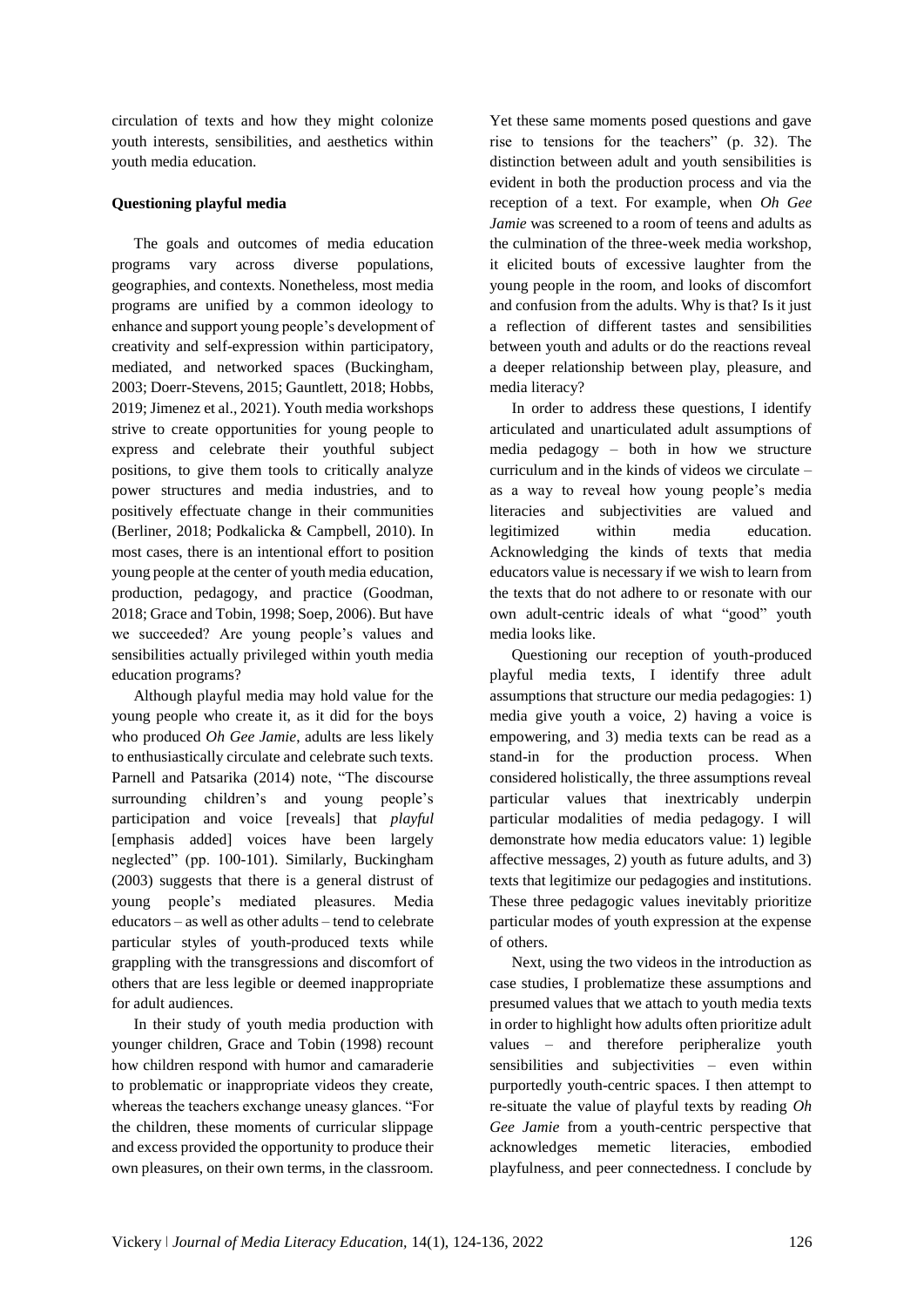making a case for de-colonizing the reception and circulation of youth media texts.

# **PEDAGOGIC ASSUMPTIONS THAT SHAPE MEDIA LITERACY EDUCATION**

# **Assumption #1: Youth-produced media give youth a voice**

In a context in which professional capitalist media cultures tend to overlook, trivialize, exploit, or problematically misrepresent young people's voices, experiences, and cultures, youth media literacy programs are constructed as a corrective to the problem of youth disenfranchisement. Media pedagogies are often predicated on a belief that youth-produced media and storytelling are vehicles for otherwise disenfranchised young people to make their voices heard and to tell their own authentic stories (Goodman, 2018; Hobbs; 2019; Podkalicka & Campbell, 2010).

The assumption that youth-produced media can "give youth a voice" is overtly articulated and identified in the ways in which the objectives, outcomes, and curriculum of youth media programs are structured (Berliner, 2018). Indeed, in my own work facilitating youth media workshops for teens in foster care, I pitch the program to both adult caregivers and youth participants as an opportunity for young people to use media to share their unique experiences, knowledge, and perspectives.

### **Assumption #2: Having a voice is empowering**

There is a seemingly tacit assumption that "having a voice" is inherently empowering and transformative, particularly for disenfranchised populations. If young people use media to find their voice, the logic goes, then they will be more empowered. Media are assumed to be a means for young people's interests to be represented in a democratic and participatory context and a discourse of empowerment justifies or explains the outcomes of youth media education programs.

Although an emerging body of scholarship questions the inevitability of empowerment (Berliner, 2018; Blum-Ross, 2015; Podkalicka & Campbell, 2010; Soep, 2006), media education programs are still frequently framed as safe spaces of empowerment where self-expression and representation are celebrated.

### **Assumption #3: Youth-produced media texts can be read as a stand-in for the production process**

We assume that the texts young people create are – or at least *should –* stand in for the *process* of creating the texts. That is, if the texts appropriately incorporate recognizable media codes or generic conventions, demonstrate critical media literacy competencies and production standards, and meet our stated goals and desirable outcomes, then we assume that the media program itself has accomplished these outcomes as well. The texts young people produce become both an assessment tool we can use to demonstrate that learning (the kind we set out to teach) has successfully occurred and also serve to legitimize the organization that facilitated their production.

# **ADULT VALUES OF YOUTH-PRODUCED MEDIA TEXTS**

Collectively, these adult assumptions shape our pedagogies, the nature of the media texts that young people produce, how adults read youth media texts, and the kinds of media that educators circulate. I am not suggesting that these assumptions or values do not have good intentions, nor do I think they are inherently "wrong," because they aren't. My own experiences in media workshops, as well as media education scholarship, are full of examples of how media production and storytelling can lead to transformative and substantive changes for teens and their communities (Berliner, 2018; Buckingham, 2003; Goodman, 2018; Podkalicka & Campbell, 2010). Nonetheless, I want to draw attention to the ways these assumptions – which are embedded and revealed through our discourses, curricula, and practices – can also work to center the adult in youth media education, and thus inadvertently colonize youth voices, ways of knowing, pleasures, and subjectivities.

### **Value #1: Legible affective messages**

Assuming that media production provides youth with a voice, it is not surprising that adults value texts that we believe allow us to listen to and understand youth voices. We value texts that clearly communicate a message because, at the most basic level, this is a fundamental competency of media literacy: the ability to effectively construct a message for a particular audience. In addition, we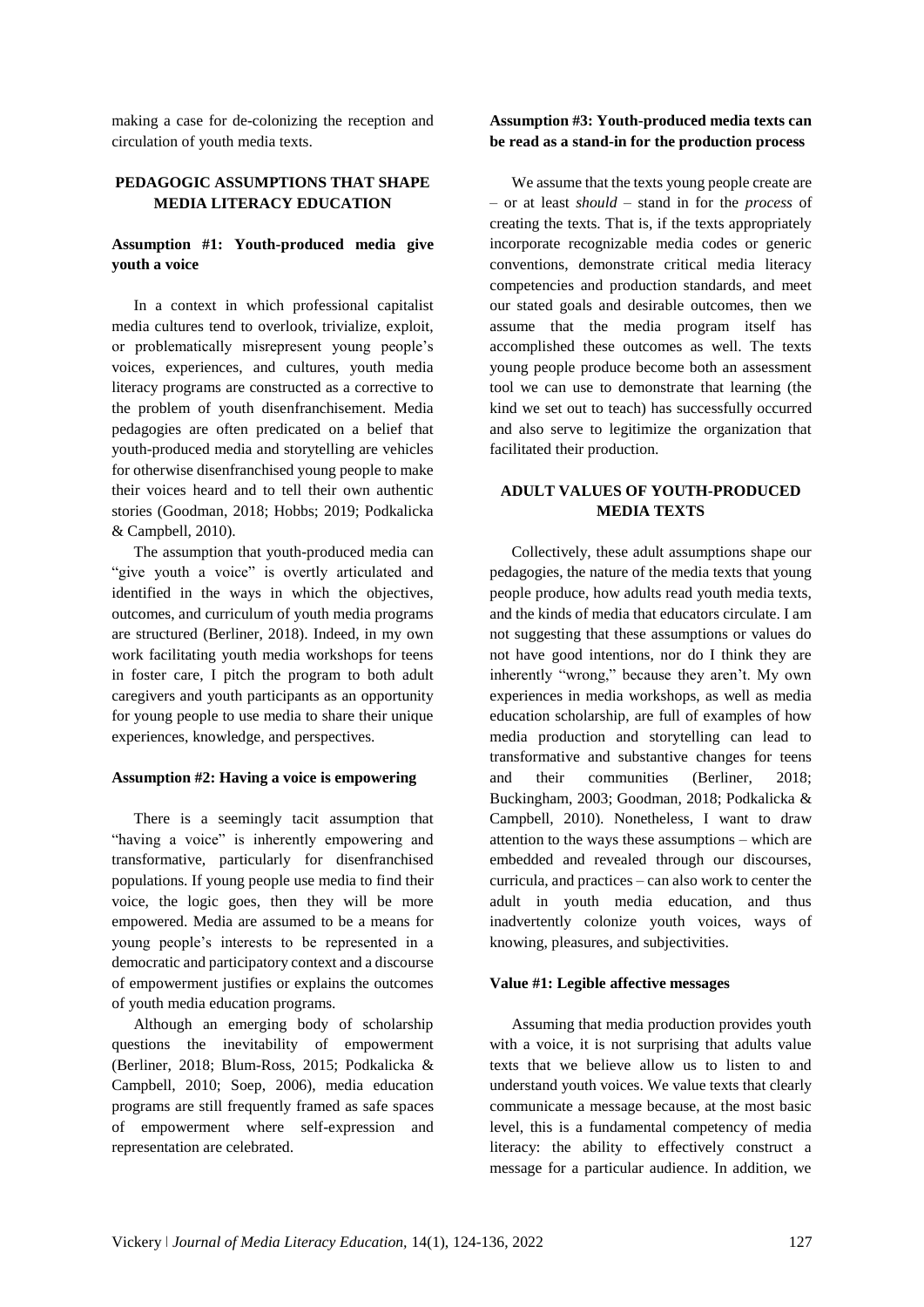value texts that are affective, texts in which young people effectively emote and make us feel something or feel connected to the text's creator or to a collective youth voice. "The capacity to listen to, learn from, and care for our students is essential to what makes transformative teaching so powerful" (Goodman, 2018, p. 129). This is evidenced through the kinds of texts we celebrate, discuss, and circulate: texts that resonate with our assumptions about authentic youth voices and democratic empowerment.

While an incorporation of pop culture might be encouraged, we nonetheless tend to value texts that do not rely *too* heavily on generational "in jokes" or a peer vernacular that is (often intentionally) indecipherable to adults (Doerr-Stevens, 2015; Grace & Tobin, 1998; Hobbs, 2019). Adults often read these modes of humor, storytelling, and communication as nonsensical, inappropriate, or ineffective. That is, incorporating pop culture and humor is acceptable so long as it is used in a manner that remains legible, appropriate, or meaningful to adults.

### **Value #2: Youth as future adults**

From a critical youth studies approach to media education, young people's subjectivities, experiences, and perspectives are valued and privileged. Nonetheless, democratic ideals of empowerment invite young people to imagine a future world and a future sense of self, one in which they will inherit the adult responsibilities and rights that society bestows upon them with age. As such, we tend to value texts in which young people articulate their future aspirations or in which they acknowledge personal development, resiliency, and growth as they overcome challenges, negative stereotypes, mistakes, or other setbacks.

Narratives or self-expressions that frame personal struggles as lessons to be learned or acknowledge limiting cultural discourses as challenges to be overcome are perhaps even more valued when they are articulated by marginalized or "at-risk" youth. The discourse of "at-risk" youth focuses on identifying young people who, due to systemic barriers and oppressions, are at risk of failing to successfully transition to adulthood. The risk discourse operates as a means of labeling particular populations and then justifying the implementation of institutional interventions, exploitation, surveillance, or protections (Kelly,

2006; Vickery, 2017). We value texts of selfdevelopment in which young people acknowledge "adulthood as a point of arrival" (Wyn & White, 1997, p. 148) and youth as a time of preparation for the successful transition.

When young people produce media that communicates resiliency and vulnerabilities (often through an articulation of agency) or media that fit within the neoliberal project of self-reflexivity, the texts themselves become evidence of young people imagining a future adult self, one who is successfully contributing to society. Media education is then legitimized and celebrated as a successful intervention or inoculation against such risks.

## **Value #3: Texts that legitimize our pedagogies and institutions**

Media educators strategically outline how media literacy and production skills can align with core standards of formal education and state-mandated curriculum (Hobbs, 2011; Vickery, 2017). This approach has proven to be a successful strategy for validating media literacy and incorporating it into formal education in the U.S., as well as a rationale to attain financial support for media education as part of structured informal learning environments.

In addition, media literacy and production skills are framed as necessary for young people as future workers in a capitalist society. Although not all young people are afforded equitable access to technologies and literacies, it is nonetheless increasingly common for young people to produce and circulate amateur media via digital tools and platforms. Thus, part of the appeal of media workshops is the opportunity to produce media using expensive and professional equipment. Opportunities to produce high quality media is a motivation – and source of pleasure and excitement – for young people to participate in media education programs. Alongside this though, is the explicit and implicit value of teaching young people marketable skills for future employment and neoliberal entrepreneurialism (see Kelly, 2006).

The texts that we validate through circulation are often the texts that have a high production value, or at the very least, demonstrate an adherence to professional production processes. We are often hesitant to circulate texts that appear "too amateur." Why fund and support media education programs that merely replicate what young people are capable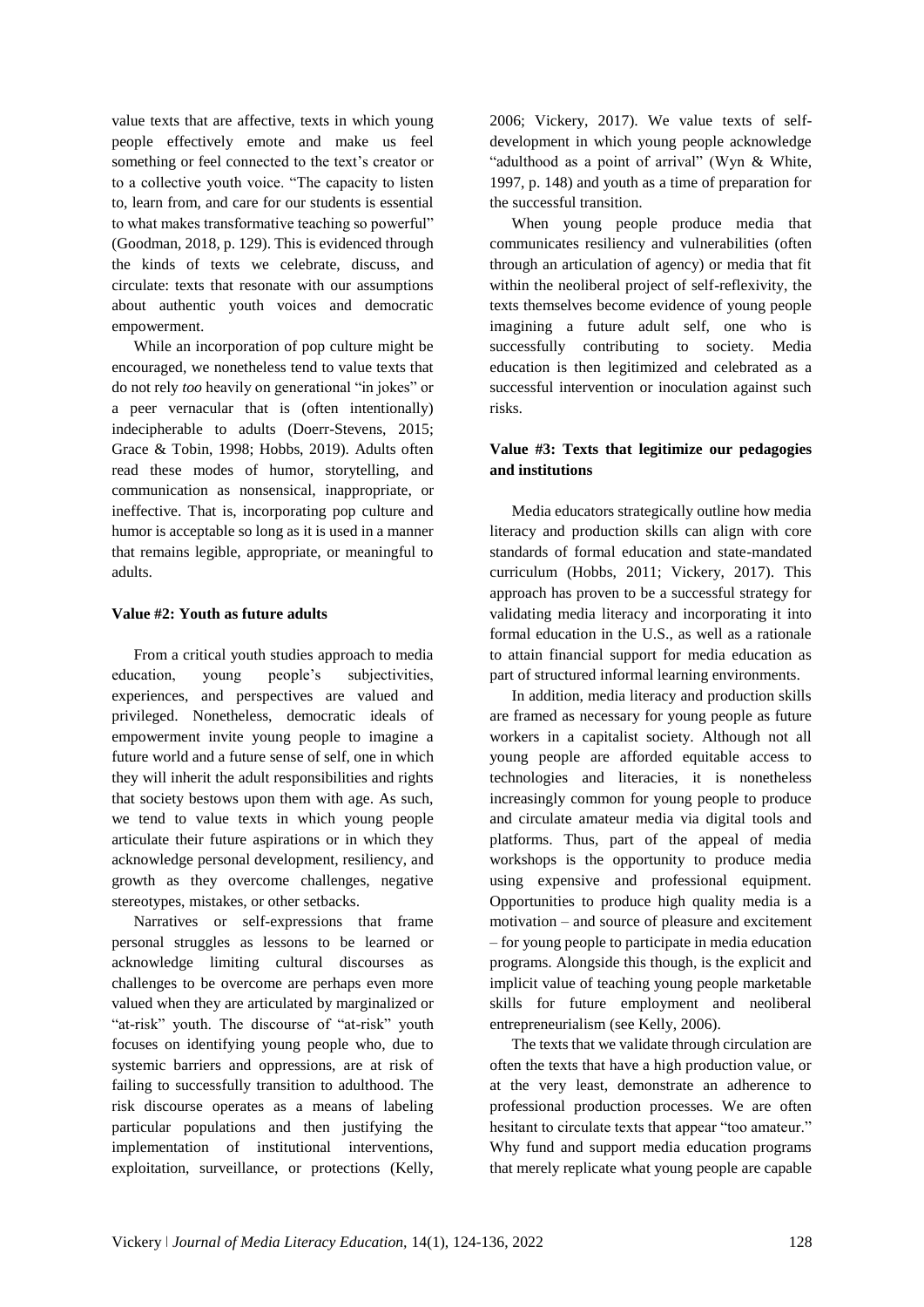of producing outside of and without support from media education programs? Instead, we value texts that more clearly express competencies that can be translated into educational, marketable, or entrepreneurial skills. We circulate texts that demonstrate future potential and reify the ways in which we value youth as future adults (and their future adult labor). Neoliberal market values of professionalism, entrepreneurialism, and selfbranding shape how curriculum are developed and how programs are justified as educational and therefore valuable (see Greenberg, et al., 2020). Because we assume the text can be read as a standin for the process, we value texts that demonstrate professional *processes* and *skills* that serve to legitimize the value of our pedagogies and the success of the institutions that facilitate the programs.

In sum, it is imperative we acknowledge how assumptions of voice, empowerment, and outcomes shape the expectations, purposes, and values that we place on media education and how these are reflected in the texts we choose to circulate, analyze, and celebrate. Adult values and youth values are not mutually exclusive, yet it is important that we consider how adult values can inadvertently function to center the adult in youth media education, reception, and pedagogy.

# **LOCATING THE ADULT AT THE CENTER OF YOUTH MEDIA EDUCATION**

# **Why adults are more likely to circulate** *Is Anybody Listening?*

One reason I think we are more likely to circulate affective videos such as *Is Anybody Listening?* rather than playful videos such as *Oh Gee Jamie*, is because they resonate with adults. The music video was co-produced by Asia,<sup>4</sup> a 17-year old Black teen girl who had been in foster care for almost a decade. She wrote and recorded the song as a way to express her feelings of frustration and helplessness and as a way to address those with power within the foster care system. Her video exemplified all the adult assumptions of what media education programs could accomplish: she used her voice to speak about her experiences in a manner that we can read as empowering, the text communicated media competencies, the message elicited a strong

emotional response, she articulated her ability to overcome challenges, it demonstrated resiliency, and it legitimized the work of the university that facilitated its production.

The music video was meaningful to both Asia and to the college student facilitators and other adults involved with the program. I am not suggesting that adults marginalized Asia's experiences in the production process, nor am I suggesting that Asia felt marginalized through the circulation of her video. At the community screening, she positively reflected on the experience and overtly expressed pride and excitement in her accomplishment. However, there is a reason that this particular video and others like it are the ones that are most likely to be circulated and resonate with adults: because they meet adult expectations and align with adult values.

For example, the children's home I partner with has used Asia's video as part of their volunteer recruitment and training. It is often not appropriate or feasible for young people in foster care to participate in such trainings, but the media young people create can serve as a valuable stand-in for the presence of youth in these spaces. But it should be noted, it is videos such as *Is Anybody Listening?* that resonate and are more likely to be screened than are playful texts such as *Oh Gee Jamie*. Therefore, the texts that can serve as a stand-in for the process – the texts that legitimize the adult organizations and are easily legible to adults – become the texts that are more likely to be circulated, valued, and discussed.

What I'm asking us to consider is how these values may obfuscate or suppress youthful subjectivities, pleasures, and meaning-making that transgress adult pedagogies and values. By privileging adult values – beneficial as they may be at times – I believe that we risk centering the adult within youth media education.

What would it mean to showcase a non-sensical playful video like *Oh Gee Jamie* to a room full of volunteers as part of training? What might they learn about youthful subjectivities from a video that "didn't make sense?" What could the discomfort and illegibility of the video reveal about youth, particularly those who have experienced trauma? I will address these questions in my reading of *Oh Gee Jamie*.

**.** 

<sup>4</sup> A pseudonym.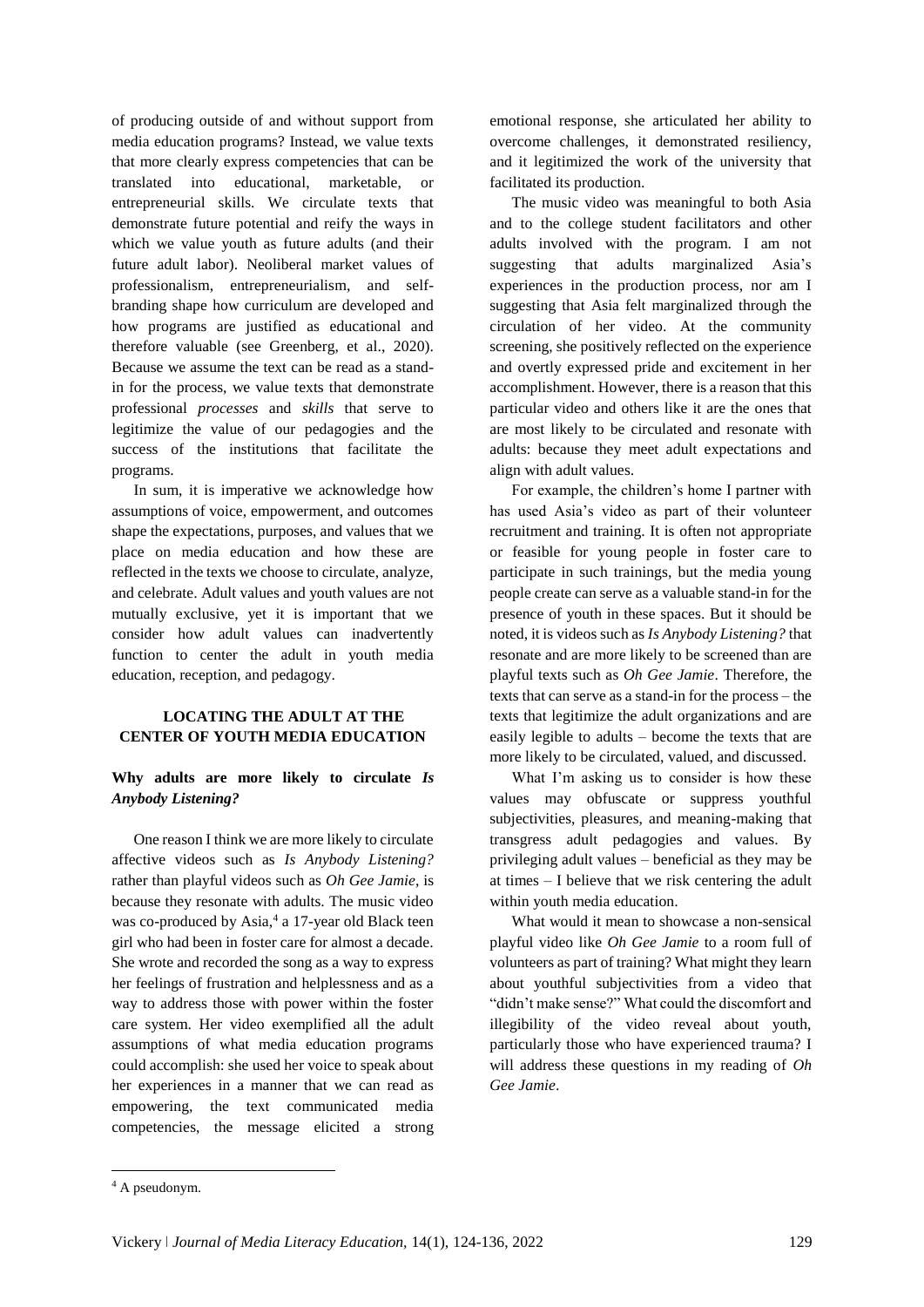Dominant ideologies and assumptions mitigate that not all voices are valued equally and that not all voices are celebrated as desirable forms of youth self-expression. In an effort to recuperate *voice* as a term that has suffered from too much conceptual sprawl, Pat Thomson (2011) asks us to consider what "counts as speaking" in different contexts and how "dominant ways of being, thinking, and acting" can constrain speech (p. 28). Although she is not explicitly referencing mediated voices, her questions can be grafted onto the different narratives young people write as well as the media syntax they use to express and produce their mediated voices.

The media workshops I facilitate are explicitly framed as an opportunity for youth to "tell their stories" and to "use their voices to change their world." We watch and teach with examples of other "successful" youth-produced media that (unintentionally) frame the parameters of what is or isn't acceptable; or at the very least, the examples communicate the kinds of media adults read as valuable and are hoping youth will produce. Because the workshop is offered to teens currently experiencing foster care and living together in a residential facility, certain forms of identity and expression are brought to bear and participants are connected through their shared experiences of displacement (see Berliner, 2018). These structures and experiences shape the context of youth voice and the intentions and modalities they use to encode their texts.

Adult facilitators – myself included – explicitly and implicitly communicated assumptions and values of youth-produced media in such a way that Asia, her peers, and college student facilitators coproduced a text that was legible to adults. I am not suggesting that a text such as *Is Anybody Listening?* is not a manifestation of Asia's youthful voice, however, I am arguing that it is an iteration of a youthful voice that is acutely aware of the dominant power structures and hegemonic logics in which she is speaking. Her video demonstrates a media literacy that simultaneously reveals knowledge of a society structured by power imbalances and her own subservient position within this culture that requires her to strategically speak in a way that interpellates adult audiences.

What youth say and how they say it is inextricably influenced by knowledge of who is being addressed; young people often construct messages and communicate affect in ways they think adults want to hear (see Arnot & Reay, 2007). In their study on youth/adult co-produced media, Jimenez et al. (2021) found that young people exercise "the art of youthful restraint" as both a "defensive reaction" and also as "an agentive practice" whereby young people enter into complex negotiations with adults about what is or is not appropriate to express (p. 11). Certainly, teaching young people how to use media to speak to an adult audience can be an effective strategy for fostering understanding and implementing change; adults are often the stakeholders with the power to enact change in the lives of young people. Yet, I am concerned that what gets acknowledged and celebrated as an "authentic youth voice" is often youth speaking to adults, rather than youth speaking to other youth; the latter risks being dismissed as trivial, inappropriate, or illegible.

To clarify, I'm not suggesting playful texts can't resonate with adults. For example, let's briefly consider a different playful text from the same workshop; unlike *Oh Gee Jamie*, this playful text easily resonated with adults. As an exercise for teaching point-of-view, narrative, and Foley, we asked groups to produce a short audio piece that retold a well-known fairy tale from the perspective of a different character. One group retold the *Three Little Pigs* from the perspective of the Big Bad Wolf. In their version, the three pigs were siblings in foster care and the wolf was an angry biological child of their foster parent. The pig who built her house out of bricks (and was able to survive the wolf's efforts to blow down her house) was the only one of her pig siblings to attend college. The use of silly and exaggerated sound effects and funny voices created a playful story that had adults and teens laughing together and praising the story. The story is obviously imbued with collective experiences of the teens in care who produced it. The overt inclusion of a "college helps you succeed" message demonstrated how the teens were echoing back a discourse we had communicated in the workshop. Whether intentional or not, the teens produced media that met the assumptions and values that the adults had communicated and highlights how a youth text can be both playful/youthful *and* meaningful/decipherable for adults.

Both examples – *Is Anybody Listening?* and the re-telling of the *Three Little Pigs* – are legible to and resonate with adults because there is symmetry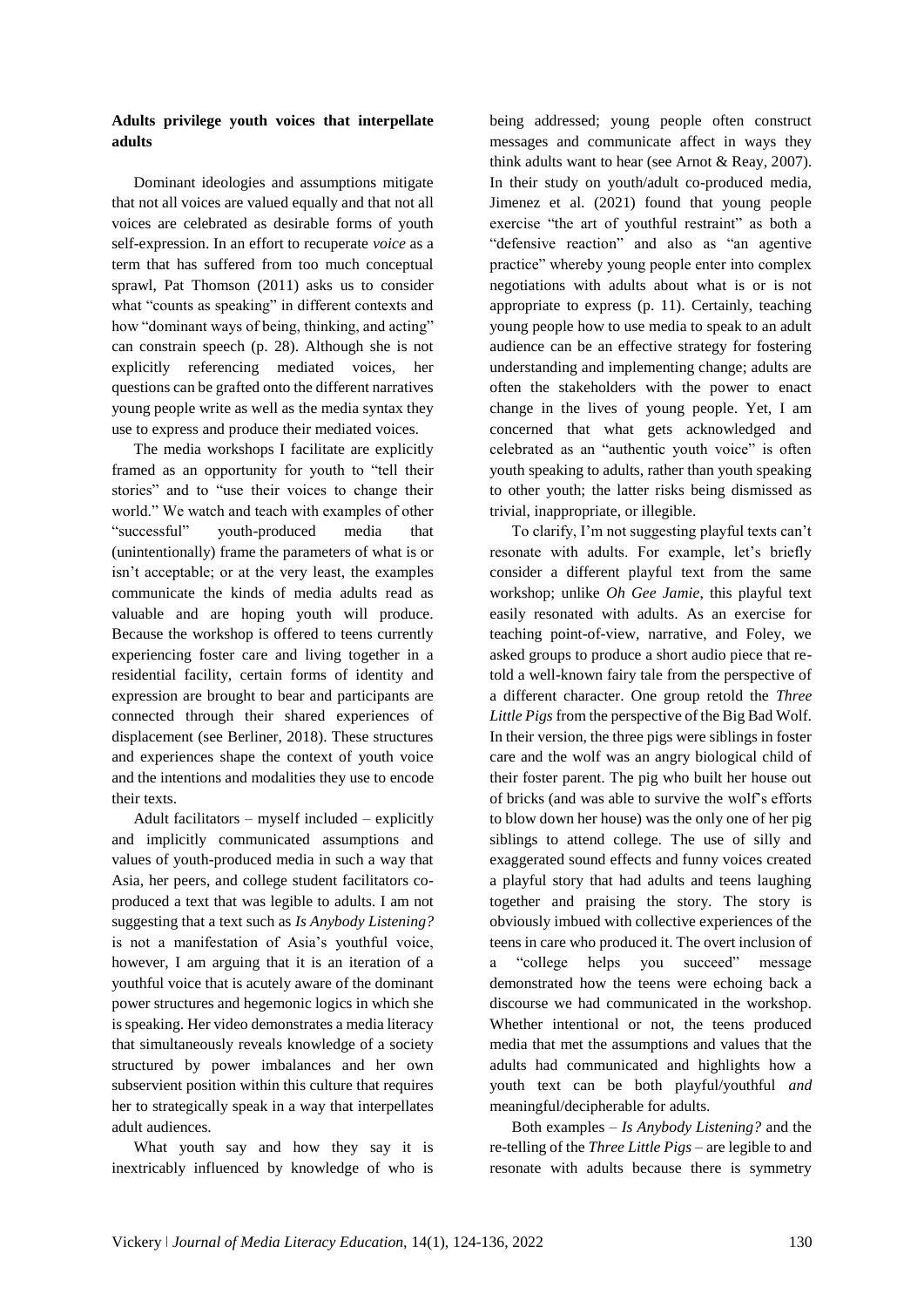between the ways youth encoded the texts and how adults read the texts. Which is to say, youth produced the texts with an "everyday knowledge of social structures of how things work" and with an awareness of the "power and interests and the structures of legitimations" (Hall, 2012, p. 169). While the texts are meaningful to both the teens who produced them and to the adults who continue to circulate them, the alignment of youth encoding and adult decoding belies a centering of adults that structures, legitimates, and can limit the discursive spaces of youth media production. How then can we make sense of playful texts that don't resonate with adults?

# **Making sense of nonsensical youth-produced media**

When *Oh Gee Jamie* was screened at the culmination of the workshop, there was a clear and visible distinction between how the adults and the teens in the room responded. The adults – including caseworkers, mentors, caregivers, legal advocates, therapists, professors, and university administrators – smiled and shifted uncomfortably in their seats. They whispered words of confusion to each other; they laughed nervously, and simultaneously just stared puzzled at what they were watching.<sup>5</sup> The teens, on the other hand, were laughing uproariously, so much so, that at one point an adult facilitator asked them to quiet down so that they could hear the rest of the film. This was less of an attempt from an adult to try to contain genuine youthful pleasure, but rather, at this point it had become evident that the teens were one-upping each other's responses in an effort to sustain the loudest and longest laughter. Part of their pleasure from the text was derived from transgressing "appropriate" responses; they were gaining social power with their peers through a juxtaposition of teen pleasure and adult perplexity.

This reaction is not unique.<sup>6</sup> In her research about youth-produced documentaries, Candance Doerr-Stevens (2015) has found that teens "are acutely aware of their audiences and deliberately seek to establish social connections that will

 $\overline{\phantom{a}}$ 

enhance and manipulate audience reception" (p. 165). Similarly, in interviews with media educators, Renee Hobbs (2019) found that it was common for "some students to intentionally transgress in order to provoke adults" and to incorporate "inappropriate" humor to "up their 'cool' with their peers" (p. 211). Significantly, Jimenez et al. (2021) argue that youthadult negotiations about what is or isn't appropriate to include in a story can "open up opportunities for the development of collaboration, expression, and critical competencies" between adults and youth (p. 6). However, it's important to consider how these negotiations are influenced and constrained by an adult reluctance to circulate such nonsensical or "inappropriate" texts that don't resonate with other adults.

If we aim to decolonize the reception of youthproduced media, we should be just as willing to celebrate and circulate *Oh Gee Jamie* as an example of a successful youth film precisely because it resonates with youth audiences. This requires us to engage with illegible and playful media texts in ways that privilege, seek to understand, and connect with playful youth voices.

### **Why adults are less likely to circulate** *Oh Gee Jamie*

I propose there are at least two reasons we do not circulate playful texts such as *Oh Gee Jamie*: 1) they are "just for fun" and 2) they don't make sense to adults. Because it is largely assumed that playful texts are "just for fun," it is also assumed that they do not serve a greater purpose and/or cannot serve as a valuable representation of youth voices beyond the context in which they are produced. To be clear, I know that media educators value fun and playfulness in the *process* of creating media, however, I believe that we are less likely to value the *outcome* of that playfulness.

If a text doesn't fit our presumed goals or outcomes – that is, if adults can't read it as successful – then we might try to demonstrate its value by explaining how the process of creating it was a success. For example, we try to make the case that that there actually *is* a deeper meaning

<sup>5</sup> I have screened the film at conferences and for adults in other settings; the reactions are remarkably consistent across contexts.

<sup>6</sup> For example, in graduate school I volunteered for weekend kid film workshops. There was always at least one "unsuccessful" film each year. I do not mean a film that didn't come together in the way the kids had intended,

but rather, there was a film that didn't make sense to adults or was intentionally pushing boundaries of what adults would find appropriate. These were films that we had to work to explain to adult audiences or we felt the need to provide context for prior to screening.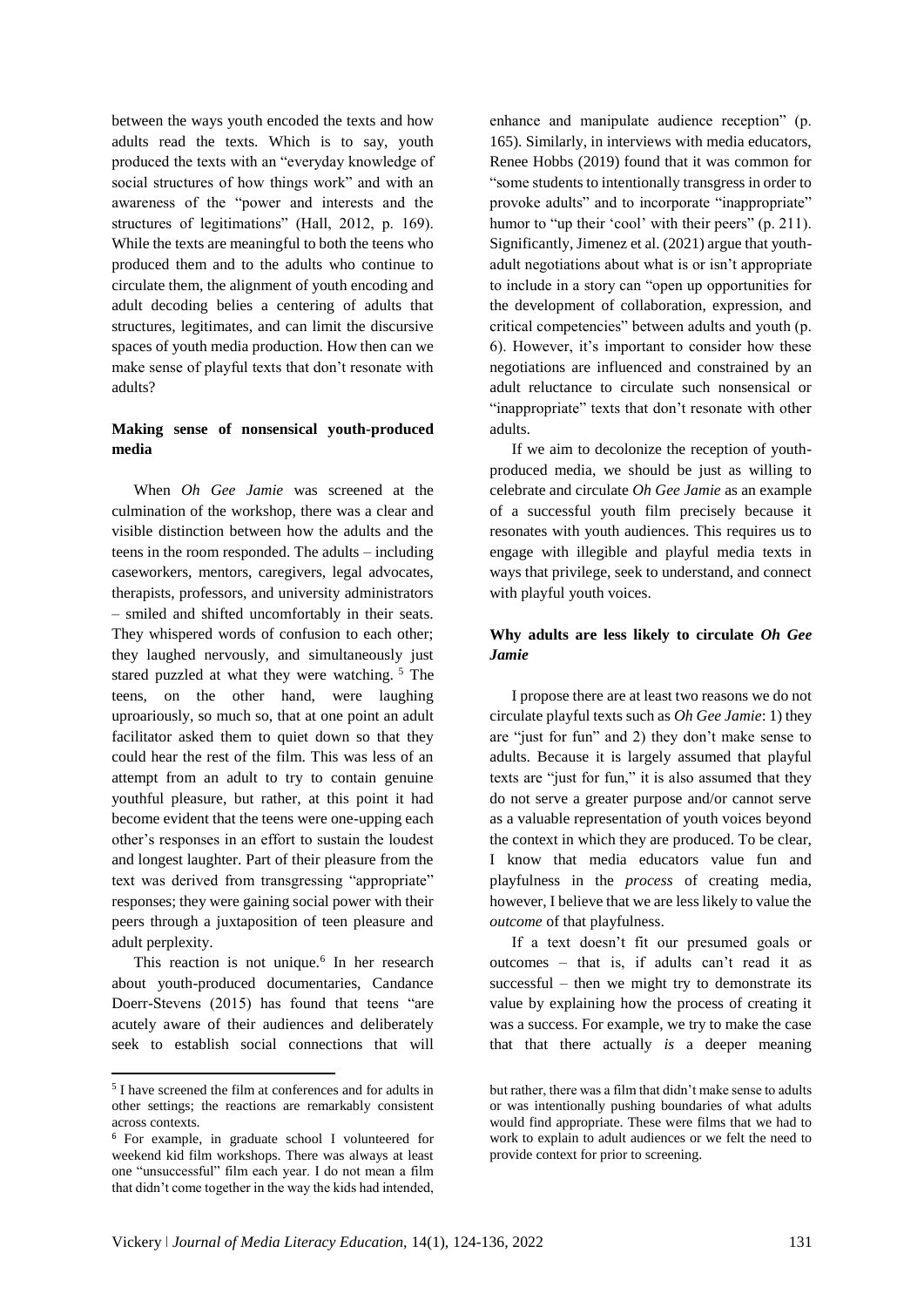embedded in the ways young people play with and respond to popular culture beyond "just for fun." But in so doing, we risk "colonizing students for our own purposes" as Buckingham (2003) suggests, by "reinscribing what counts as valid knowledge" (p. 6). This need to explain or justify playful texts reveals our own distrust with youth pleasure.

In his influential work on creativity, David Gauntlett (2018) challenges conceptualizations of creativity that prioritize the outputs of a creative process and a privileging of expert validations. Although media educators might be reluctant to admit that we focus on outputs or adult (expert) validation, the assumptions and values of youthproduced media that I introduced in the beginning of this article highlight how we focus on the end product as a stand in for the process and on texts that validate the legitimacy of our programs and pedagogies. Therefore, texts that are produced "just for fun" fail to sufficiently validate the expectations of media workshops, which can mean less interest in funding programs (or writing academic articles about films!) that are "just for fun." We expect outcomes that are transformative, but often overlook the transformative nature of play and the ways in which play facilitates social connections.

Second, illegible playful youth-produced texts do not rely on recognizable media syntax or narrative structures. Instead, they incorporate seemingly nonsensical codes and conventions that are derivative of unique youth cultures. The perceived illegibility is predicated on an assumption that the adult interpretation of the text is the dominant reading and that the producer has failed to properly encode the message in a decipherable manner. To return to Jimenez et al.'s (2021) study, they found that one reason adult facilitators would intervene in the storytelling process was "when elements of stories that young people wanted to tell were deemed to be potentially problematic for an adult audience" (p. 7). Similar to *Oh Gee Jamie*, the example in their study was about a humorous element that the youth producer and adult facilitator read differently and thus had to negotiate if and how to include it. As Jimenez et al. note, these necessary negotiations are productive sites of analysis to understand youth agency and empowerment in spaces of media education.

I'm not suggesting that adults shouldn't be part of these negotiations or that we should greenlight every youth idea. However, I am asking us to consider how our (unintentional) privileging of texts

that incorporate speech, gestures, humor, and media languages that are legible to us as adults run the risk of centering adults. At times, we may unintentionally place the burden on young people to create media that can be interpreted by adults, instead of placing the onus on adults to negotiate a reading that privileges young people's emerging media grammar, memetic syntax, peer culture, and embodied playfulness.

### **A youth-centered reading of** *Oh Gee Jamie*

I propose that a youth-centered reading of playful youth media requires at least two things: 1) an acknowledgement that the adult reading is not the dominant reading and 2) a legitimization of pleasure. To address the first, media literacy education often centers young people's playfulness in curriculum and during the media production processes. However, I am suggesting that we peripheralize youth and therefore center adults through our *reading* of youth-produced media texts. If we wish to decolonize our reading and circulation of youth texts – and if we wish to move "towards the demands of dialogue and understanding" (Podkalicka & Campbell, 2010, p. 210) – then we must position youth as the dominant reader/reading and the adult as peripheral and our reading as negotiated (Hall, 2012).

Media education programs often rely on examples from professional media as a way to teach media syntax, formalism, generic conventions, and narrative structures. Yet, many young people are just as likely to learn media codes, genre conventions, and narrative structures from amateur online videos and playful memes as they are from professional multimillion dollar blockbusters. Looking at pop culture, particularly digitally mediated spaces such as TikTok, YouTube, Twitch, and Instagram, we can see how young people develop literacies that learn from, appropriate, and incorporate semiotic resources to "create a shared space with the values and tastes of intended audiences" (Doerr-Stevens, 2015, p. 166). If the intended audience is their peers, rather than adults, then young people will construct media texts using a specific generational media syntax that deviates from traditional approaches to media formalism.

Playful media texts such as *Oh Gee Jamie* rely on media codes, conventions, and narrative logics that are often unfamiliar to adults. For example, the film, which was produced by a team of ethnically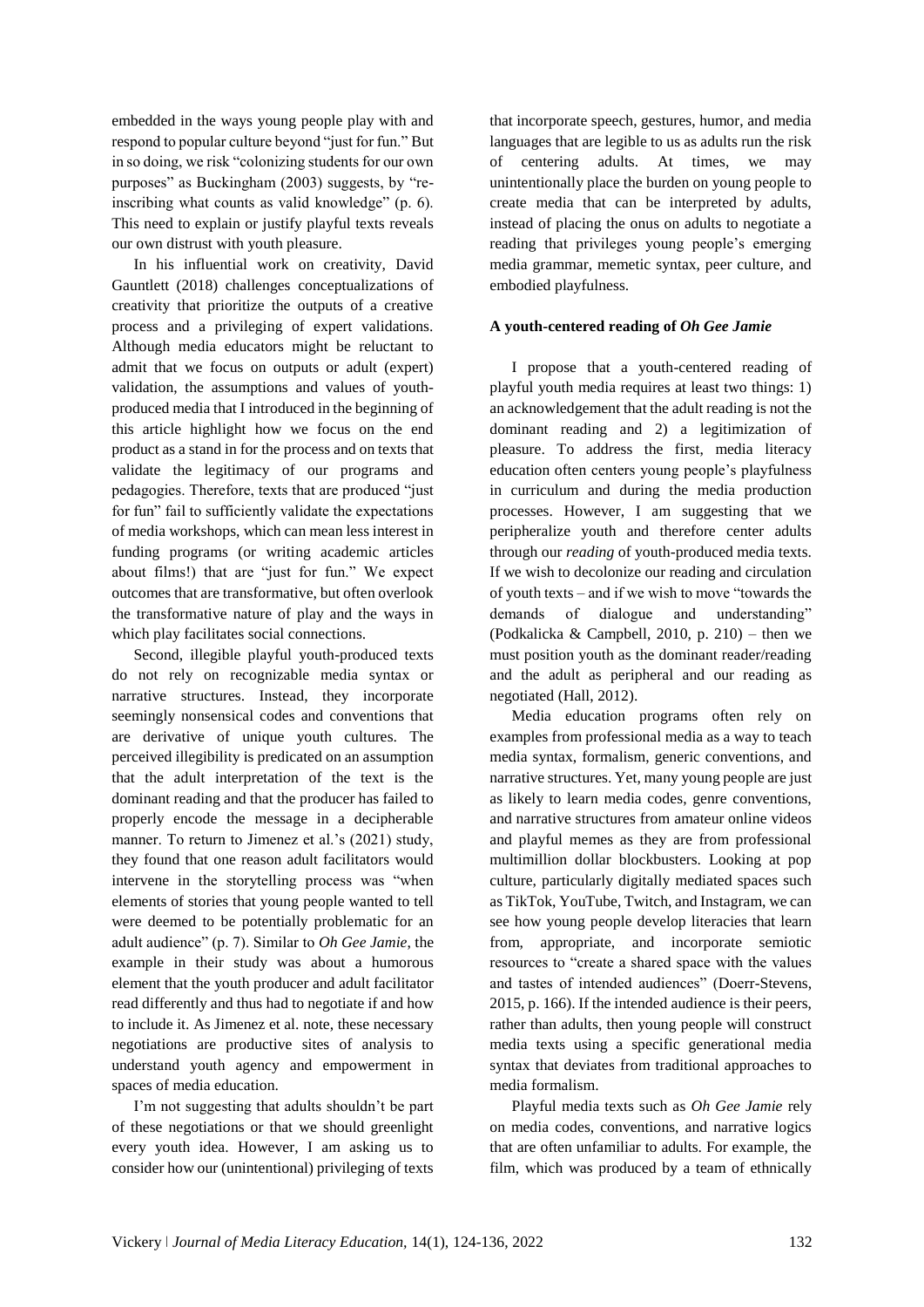diverse adolescent boys ages 12-16, incorporates repetitive loops of a first-person shooter game, decontextualized macro-image memes and emojis, and viral dance moves. A youth-centered reading of *Oh Gee Jamie* recognizes the ways that the film mimics the participatory and memetic logic of polysemy, pastiche, intertextuality, and remix practices that have become emblematic of affinity spaces within digitally mediated youth cultures (see Knobel & Lankshear, 2005; Shifman, 2013).

The lack of a narrative structure and the disjointed and repetitive editing is not a mistake, incompetency, or failure to apply traditional generic conventions. Rather the "nonsense" is a strategic form of media code-switching that the teens used to create a four and a half minute playful meme that parodies adult genres and formats in a manner that alienates adult legibility and privileges a peer reading. The "nonsense" text is encoded with recognizable, referential, and malleable codes, conventions, and signifiers that have been remixed to interpellate young people as part of a unique peer media culture. I believe that in our efforts at adult sense-making, we risk interpreting and communicating our negotiated reading as the preferred reading, thus further positioning the adult reader at the center of the text.

Second, rather than asking what does a film mean or what is the creator trying to communicate, we could ask *what do youth find pleasurable about this text*? To be clear, it's of course possible that at times there is a deeper meaning embedded within a playful text. But what if some texts do not have a "deeper" (adult) reading? What if the purpose *is* the pleasure of playfully engaging with media for its own sake and the social connectedness the text facilitates? This would mean valuing and trusting playful media texts not because of their adult legibility, but because they express playful and ephemeral youthful subjectivities and forms of pleasure.

In *Oh Gee Jamie*, this pleasure is manifested corporally. There is a lot of movement in the film; 12 year-old Jamie jumps around, swings his arms, and yells at the camera and then back at the green screen. In fact, Jamie is rarely standing still, simultaneously addressing his peer audience in the studio and engaging with the green screen behind him. While I certainly believe in the transformative power of "culturally relevant pedagogy" (Ladson-Billings, 2017) that helps young people connect their individual struggles to larger systems of oppression (as I have witnessed countless times in my own workshops), I think we tend to overlook the ways in which healing and trauma can be articulated through embodied play (see Carey, 2006).

The boys who produced the video were all experiencing the trauma of ongoing family separation and displacement. Addressing systemic inequalities and the oppressive systems that contribute to foster care (e.g. criminalization of poverty and addiction, lack of access to healthcare and affordable housing, ineffective immigration policies, a white supremacist criminal justice system, etc.) are important ways to help young people process trauma, heal, and create changes. I have deep respect and admiration for the documentary style productions that educators such as Steven Goodman (2018) have facilitated for teens experiencing foster care. I am in no way suggesting we abandon these transformative modes of learning, engagement, and liberation.

Yet, I'm asking us to also consider how young people may use playful media as an embodied articulation of emotions and trauma that they may not yet have the verbal language, emotional maturity, or healing and support structures to express. If we are to listen to teens and meet them where they are at, we must acknowledge their creative capacity to deal with significant challenges through whatever means of expression they can access. In a world in which teens experiencing foster care feel a lack of control, the body can become a site of agency, control, and creative expression; thus Jamie's focus on dance and movement can be read as a way for him to *feel* playfully in control and exercise agentive creativity while connecting with his peers (both in the studio and at the screening).

Such valuation of playful texts resonates with Gauntlett's (2018) intentionally broad definition of creativity. In addition to valuing the process of creativity (over the outcome), he also argues that creativity should prioritize *feelings* rather than success. The creative process "may arouse various emotions, such as excitement and frustration, but most especially a feeling of joy. When witnessing and appreciating the output, people may sense the presence of the maker, and recognise those feelings (p. 76). A youth-centered reading of playful media texts validates and celebrates the embodied playful even if the text itself appears illegible. The illegibility of the text can serve to strengthen peer socialization, generational identification, and social connectedness (see Doerr-Stevens, 2015;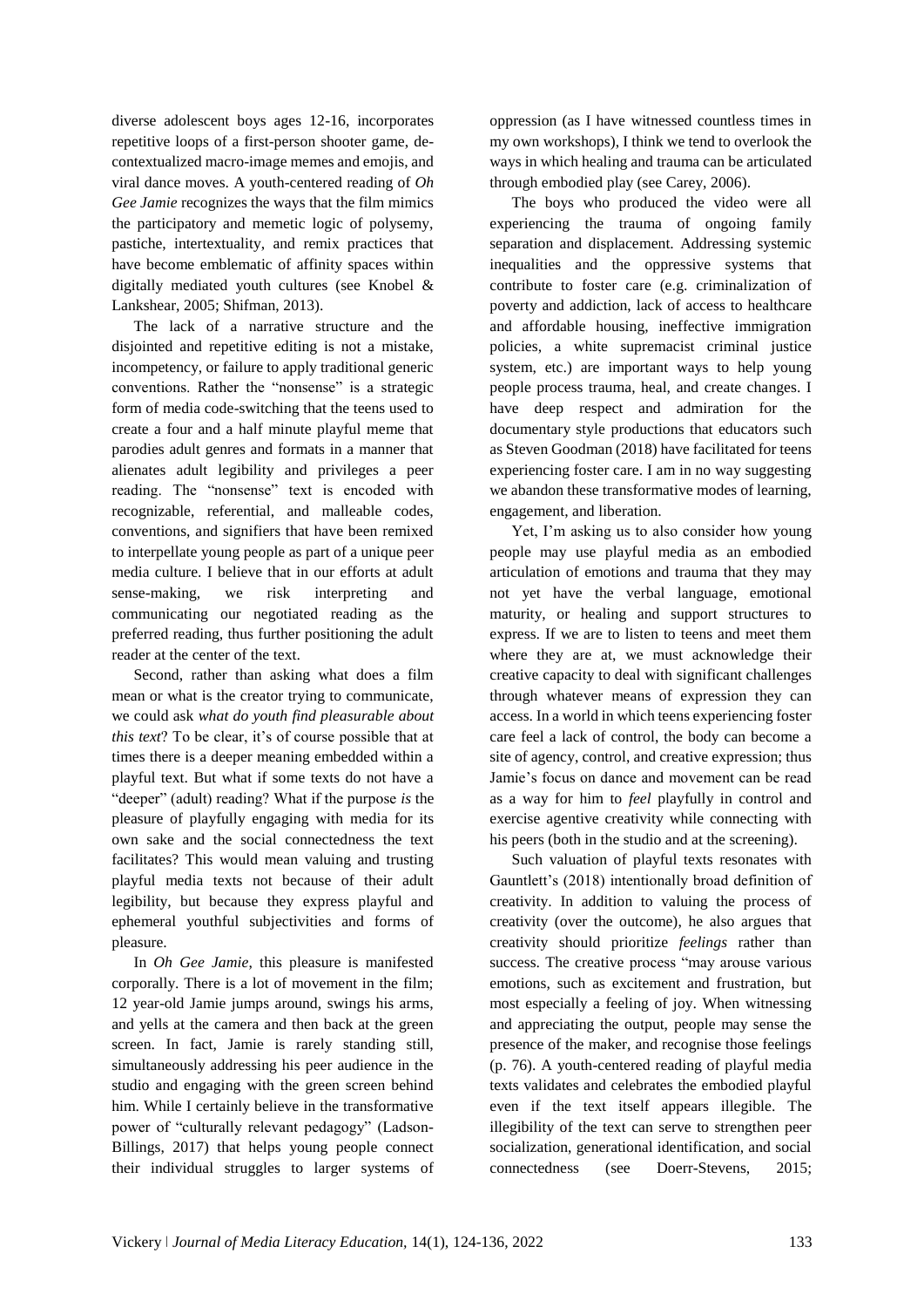Podkalicka & Campbell, 2010). This is evident both in the text itself – in which the audience can vicariously share in Jamie's silly and exaggerated expressions of play as he dances around with a giant eagle mascot on his head–and in how we, as adults, can witness and appreciate and experience a room full of teenagers enthusiastically laughing at and with a text that they are able to collectively decode.

In other words, rather than a tendency to "justify" the legitimacy of the text and process, we should strive to engage with a youthful playfulness that finds pleasure in the reception of the text itself, and not only the adult-centric values and outcomes we desire. We could, as Silverstone (1999) suggests, validate "pleasure and play as central aspects of our relationship to media" by acknowledging playful media as an "arena to sanction the bodily, erotic, and irrational, even if just temporarily" (p. 9).

Lastly, to return to Gauntlett (2018) once more, screening the playful text makes abundantly evident the ways that young people connect through making. Undeniably, the young boys who made the film connected with one another, as well as with their college mentors and other adults who helped to facilitate the production. I think that media education appropriately values and validates this level of connectivity – the kind that emerges from the *process* of media making. However, I think we struggle to recognize, value, and legitimize the connectivity that is derived from the pleasures of the text itself, one that that is amplified and validated in a shared laughter with peers.

### **CONCLUSION**

# **Valuing playful mediated voices as a strategy for decolonizing youth media education**

Obviously there is scholarship that celebrates young people's playful creativity in media production, however, much of it focuses on the media young people create in their informal, peer, and domestic spaces (e.g., tutorials, pop culture parodies, viral dance videos, fandom, vlogs, etc.). When young people bring these particular tastes and practices into more formalized spaces of media literacy education – spaces with adult-created pedagogies – there is a shift in what both teens and adults value and express. It is the playful videos of formalized media education that we tend to trivialize and it is the mediated playful voice that is contained within the text itself that I am trying to recuperate.

I'm asking us to consider what we may lose when we simultaneously celebrate media production and storytelling as opportunities for selfhood and citizenship, but at the same time meticulously identify the educational, democratic, or market values of these practices and pedagogies. Where is the space to prioritize young people's pleasures, sensibilities, and subjectivities in media literacy discourses that aren't entwined in discourses of education, citizenship, and the market? How can our pedagogies reflect the important adult values that I'm in no way suggesting we discard, while at the same time make space for the irreverent, ephemeral, memetic, and seemingly nonsensical multivocality of youth expressions? We can simultaneously continue to celebrate the value of texts such as *Is Anybody Listening*? and expand our conceptualizations of what constitutes successful media production in the context of media education and literacy.

I believe one way to do this is to acknowledge and celebrate the ways in which playful voices and "just for fun" media texts might function as memes that work to create affinity spaces for young people. Knobel and Lankshear (2005) identify a meme as "recognizable cultural information" that is encoded with a "meaningful idea, pattern, or chunk of 'stuff' that embodies and/or shapes some aspect of the ways of doing and being that are associated with belonging to a particular practice or group" (p. 3). A memetic reading of playful media texts allows us to consider how young people recognize the text as relevant to their participation in a particular affinity space and how the memetic modes of engagement and production are often legible to youth, but not to adults. Young people's recognition of the memetic value of playful media indicates a particular way of "doing" media literacy that differs from adults' social practices and literacies. It requires us to challenge our own assumptions of the kinds of texts we value and instead embrace the "illegible" texts that clearly resonate with youth audiences and media makers.

Lastly, play is not only a pleasurable and affective form of peer communication and selfexpression, but can also be a mode of power. As Parnell and Patsarika (2014) contend, "the playful voice invites and cajoles adults into different modes of being and creative exchange" (p. 107). When we dismiss the playful voice as frivolous, we miss opportunities to incorporate and engage with the playful ideas and ephemeral identities young people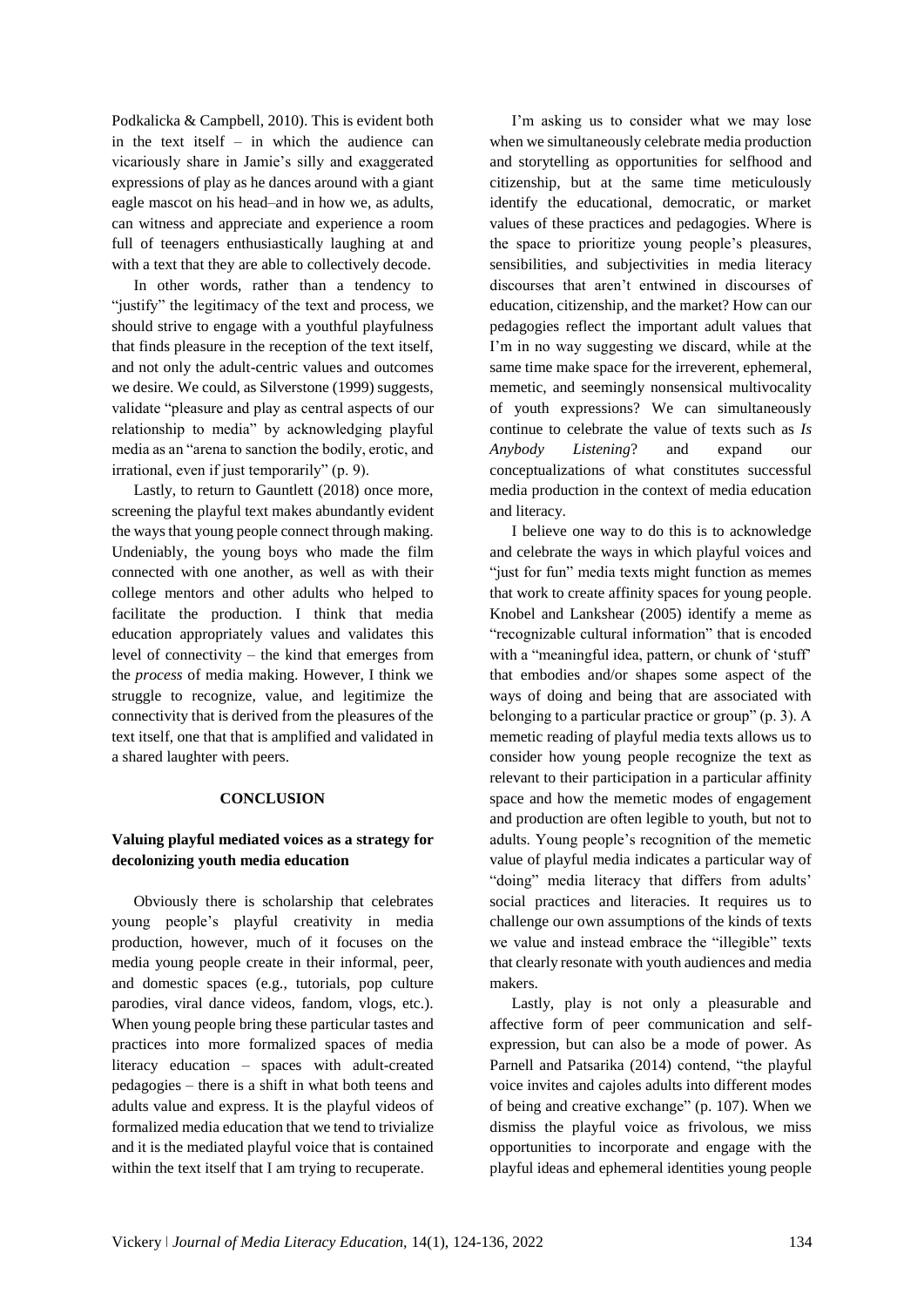are communicating. Through an expression of a playful mediated voice, young people exercise power in ways that temporarily subvert or transgress otherwise myopic ideals of self-expression or empowerment that adults privilege and value.

Rather than expressing a future sense of self, the playful text is pleasurable *because* it is an ephemeral embodied articulation of a fleeting youthful subjectivity. Play becomes empowering in the ways it attempts to maintain control, attention, and engagement from peers and adults who are invited into the imaginary constructs of the playful mediated world. Playful media positions young people as experts of the development of emerging media syntax, memetic codes, and amateur generic conventions. The playful mediated voice temporarily suspends power structures between adult and youth when adults learn to trust and value the pleasures young people express through the reception of playful media texts.

In conclusion, I have made the case that we must learn to recognize and value the pleasure of the playful voice in media education, not only as part of the production *process*, but also as it is *expressed* in the text itself and in our *reception* and *circulation* of such texts. This might require us to re-structure our curriculum by incorporating playful videos as part of critical analysis. This might mean letting go of structures that mimic and prepare youth for professional processes of production. And it might mean challenging our conceptualization of democratic modes of engagement and selfexpression.

However, recognizing that some youth are already creating "illegible" playful videos in media education programs that are structured around other values, goals, and assumptions, suggests that maybe we don't need to change our approach to teaching and literacy. Maybe the problem isn't our pedagogies; perhaps, instead, the necessary shift is in how we as media educators *read and articulate the values of playful texts*. Instead of trying to prove that learning occurred and therefore the text should be valued – by funders, parents, educators – could simply celebrate and honor the playful and embodied subjectivities that youth entrust us with when they invite us to share in their pleasure. Perhaps sharing in, circulating, and validating a young person's pleasure in a "just for fun" media text is the simplest way to de-center the adult in youth media education.

### **ACKNOWLEDGEMENTS**

Thank you to the residents of Cumberland Presbyterian Children's Home (CPCH) for participating in the media workshops and for trusting us with your playful voices and experiences. The workshops were co-designed and co-facilitated by University of North Texas (UNT) professors Jacqueline Ryan Vickery and Carla LynDale Bishop, with support from UNT students, alumni, and staff and CPCH staff. The media workshops were made possible with funding and resources from UNT's Department of Media Arts, Youth Media Lab, and Division of Institutional Equity and Diversity.

#### **REFERENCES**

- Arnot, M., & Reay, D. (2007). A Sociology of Pedagogic Voice: Power, inequality and pupil consultation. *Discourse: Studies in the Cultural Politics of Education*, *28*(3), 311-325. <https://doi.org/10.1080/01596300701458814>
- Berliner, L. (2018). *Producing Queer Youth: The Paradox of Digital Media Empowerment.* Routledge.
- Blum-Ross, A. (2015). Filmmakers/Educators/ Facilitators? Understanding the Role of Adult Intermediaries in Youth Media Production in the UK and the USA. *Journal of Children and Media*, *9*(3), 308-324. [https://doi.org/10.1080/17482798.2015.105828](https://doi.org/10.1080/17482798.2015.1058280) [0](https://doi.org/10.1080/17482798.2015.1058280)
- Buckingham, D. (2003). Media education and the end of the critical consumer. *Harvard educational review*, *73*(3), 309-327.
- Carey, L. J. (Ed.). (2006). *Expressive and creative arts methods for trauma survivors*. Jessica Kingsley Publishers.
- Doerr-Stevens, C. (2015). "That's not something I was, I am, or am ever going to be:" multimodal self-assertion in digital video production. *E-Learning and Digital Media*, *12*(2), 164-182. <https://doi.org/10.1177/2042753014567221>
- Gauntlett, D. (2018). *Making is connecting: The social power of creativity, from craft and knitting to digital everything* (Second expanded edition). Polity.
- Goodman, S. (2018). *It's not about grit: Trauma, inequity, and the power of transformative teaching*. Teachers College Press.